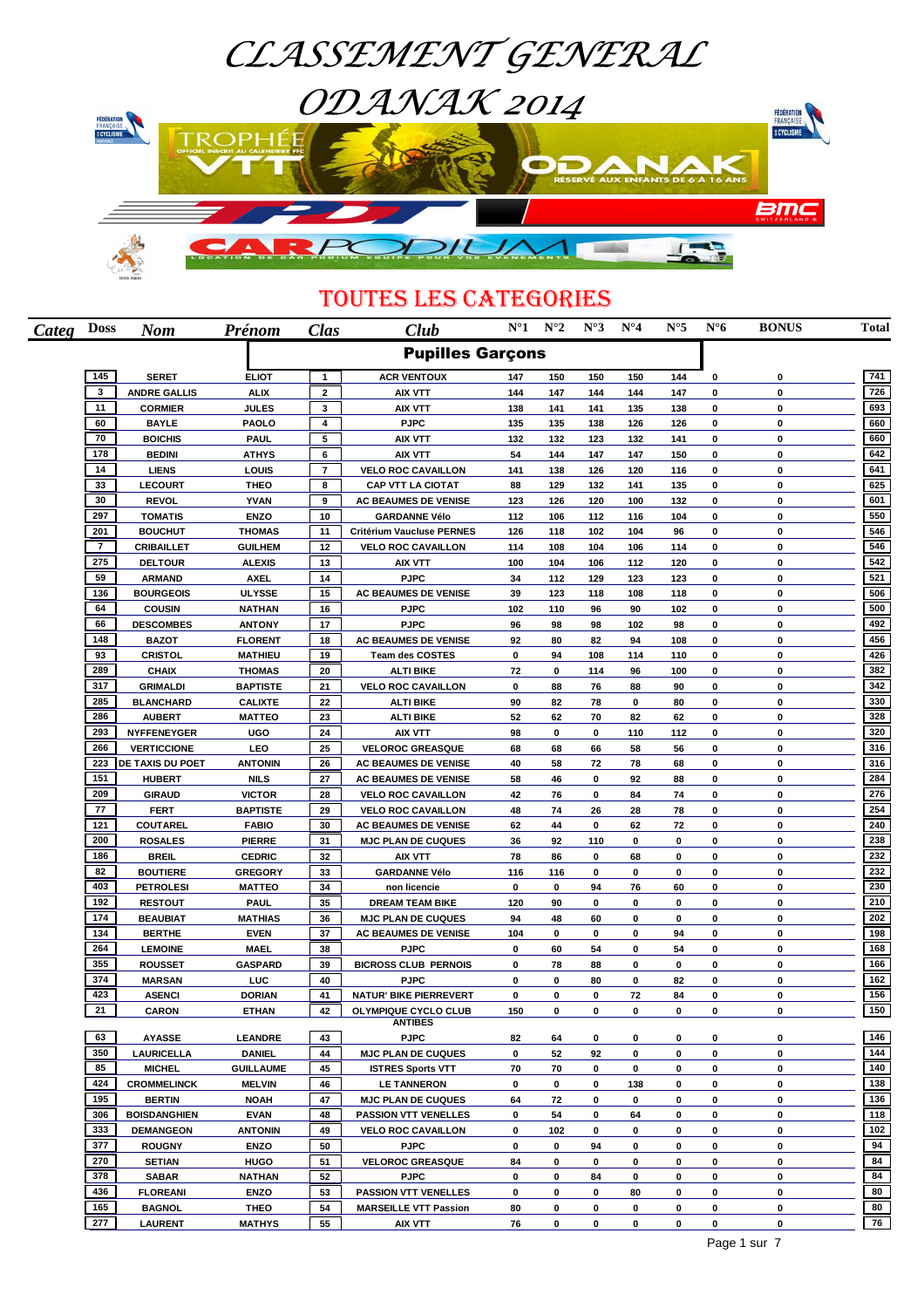| Categ Doss | <b>Nom</b>                            | Prénom                      | Clas           | Club                         | $N^{\circ}1$ | $N^{\circ}2$ | $N^{\circ}3$ | $N^{\circ}4$ | $N^{\circ}5$ | $N^{\circ}6$ | <b>BONUS</b> | Total        |
|------------|---------------------------------------|-----------------------------|----------------|------------------------------|--------------|--------------|--------------|--------------|--------------|--------------|--------------|--------------|
| 397        | <b>AUDIER</b>                         | <b>JULES</b>                | 56             | <b>PJPC</b>                  | 0            | 0            | 68           | 0            | 0            | 0            | 0            | 68           |
| 376        | <b>PAYEN</b>                          | <b>MAEL</b>                 | 57             | <b>PJPC</b>                  | 0            | 0            | 62           | 0            | 0            | 0            | 0            | 62           |
| 446        | <b>CEBE SERVAN</b>                    | <b>ETHAN</b>                | 58             | <b>VELO ROC CAVAILLON</b>    | 0            | 0            | 0            | 0            | 58           | 0            | 0            | 58           |
| 405        | <b>LOISEAU</b>                        | <b>THOMAS</b>               | 59             | ALTI BIKE                    | 0            | 0            | 58           | 0            | 0            | 0            | 0            | 58           |
| 429        | <b>BEAUDOUIN</b>                      | <b>AXEL</b>                 | 60             | <b>VELOROC GREASQUE</b>      | 0            | 0            | 0            | 56           | 0            | 0            | 0            | 56           |
| 391        | <b>RICARD</b>                         | <b>TONIN</b>                | 61             | <b>PJPC</b>                  | 0            | 0            | 56           | 0            | 0            | 0            | 0            | 56           |
| 375        | <b>BOREL</b>                          | <b>VICTOR</b>               | 62             | <b>PJPC</b>                  | 0            | 0            | 52           | 0            | 0            | 0            | 0            | 52           |
| 287        | <b>JEMEQUIN</b>                       | <b>TITOUAN</b>              | 63             | <b>ALTI BIKE</b>             | 50           | 0            | 0            | 0            | 0            | 0            | 0            | 50           |
| 300        | <b>CARABONIC</b>                      | LOIC                        | 64             | <b>MJC PLAN DE CUQUES</b>    | 46           | 0            | 0            | 0            | 0            | 0            | 0            | 46           |
| 272        | <b>DERKEVORKIAN</b>                   | <b>ANTHONY</b>              | 65             | <b>VELOROC GREASQUE</b>      | 44           | 0            | 0            | 0            | 0            | 0            | 0            | 44           |
| 359        | <b>PALIX</b>                          | <b>GABIN</b>                | 66             | <b>VELO ROC CAVAILLON</b>    | 0            | 40           | 0            | 0            | 0            | 0            | 0            | 40           |
| 358        | <b>FEGER</b>                          | <b>MAXIME</b>               | 67             | <b>DREAM TEAM BIKE</b>       | 0            | 38           | 0            | 0            | 0            | 0            | $\mathbf 0$  | 38           |
| 307        | <b>SIINO</b>                          | <b>LORENZO</b>              | 68             | <b>VELO ROC CAVAILLON</b>    | 0            | 36           | 0            | 0            | 0            | 0            | 0            | 36           |
| 322        | <b>TONTIC</b>                         | <b>ANTHONY</b>              | 69             | <b>DREAM TEAM BIKE</b>       | 0            | 35           | 0            | 0            | 0            | 0            | 0            | 35<br>35     |
| 288        | <b>REYNIER</b>                        | <b>JUSTIN</b>               | 70             | <b>ALTI BIKE</b>             | 35           | 0            | 0            | 0            | 0            | 0            | 0            |              |
|            |                                       |                             |                | <b>Pupilles Filles</b>       |              |              |              |              |              |              |              |              |
| 100        | <b>FERRE</b>                          | <b>MARINE</b>               | $\mathbf{1}$   | <b>AIX VTT</b>               | 118          | 114          | 116          | 118          | 106          | 0            | 0            | 572          |
| 61         | <b>FABREGUE</b>                       | LILOU                       | $\mathbf{2}$   | <b>PJPC</b>                  | 110          | 0            | 135          | 129          | 129          | 0            | 0            | 503          |
| 133        | <b>BERGESE</b>                        | <b>CAMILLE</b>              | 3              | <b>AC BEAUMES DE VENISE</b>  | 106          | 96           | 100          | 98           | 92           | 0            | 0            | 492          |
| 78         | <b>DESCHENAUX</b>                     | <b>ELOISE</b>               | 4              | <b>VELO ROC CAVAILLON</b>    | 108          | 100          | 86           | 86           | 76           | 0            | 0            | 456          |
| 120        | <b>CONSTANTIN</b>                     | <b>MANON</b>                | 5              | <b>AC BEAUMES DE VENISE</b>  | 0            | 50           | 90           | 74           | 66           | 0            | 0            | 280          |
| 9          | <b>LAMBERTON</b>                      | <b>ROXANE</b>               | 6              | <b>MJC PLAN DE CUQUES</b>    | 129          | 120          | 0            | 0            | 0            | 0            | $\bf{0}$     | 249          |
| 75         | <b>GAUBERT</b>                        | <b>JENNY</b>                | $\overline{7}$ | <b>MARSEILLE VTT Passion</b> | 74           | 66           | 0            | 0            | 70           | 0            | 0            | 210          |
| 127        | <b>LE NORMAND</b>                     | <b>MAELYS</b>               | 8              | <b>AC BEAUMES DE VENISE</b>  | 60           | 56           | 0            | 66           | 0            | 0            | 0            | 182          |
| 347        | <b>PAGET</b>                          | <b>CHARLOTTE</b>            | 9              | AIX VTT                      | 0            | 42           | 0            | 70           | 64           | 0            | 0            | 176          |
| 159        | <b>LASSUS</b>                         | <b>ALIZES</b>               | 10             | <b>MJC PLAN DE CUQUES</b>    | 86           | 84           | 0            | 0            | 0            | 0            | 0            | 170          |
| 257        | <b>CHAMBOST</b>                       | <b>MAUD</b>                 | 11             | <b>MJC PLAN DE CUQUES</b>    | 66           | 0            | 64           | 0            | 0            | 0            | 0            | 130          |
| 269        | <b>SERRET</b>                         | <b>CYLIA</b>                | 12             | <b>VELOROC GREASQUE</b>      | 56           | 39           | 0            | 0            | 0            | 0            | 0            | 95           |
| 388        | <b>CASANOVA</b>                       | <b>MARGOT</b>               | 13             | <b>MJC PLAN DE CUQUES</b>    | 0            | 0            | 74           | 0            | 0            | 0            | 0            | 74           |
| 433        | <b>ROUSSEL</b>                        | <b>MAELYS</b>               | 14             | <b>VELOROC GREASQUE</b>      | 0            | 0            | 0            | 60           | 0            | 0            | 0            | 60           |
| 156        | <b>SOUCHE</b>                         | <b>FLORA</b>                | 15             | <b>AIX VTT</b>               | 38           | 0            | 0            | 0            | 0            | 0            | 0            | 38           |
| 274        | <b>LABROT</b>                         | <b>MAIWEN</b>               | 16             | <b>VELOROC GREASQUE</b>      | 37           | 0            | 0            | 0            | 0            | 0            | 0            | 37           |
| 315        | chaillan                              | clara                       | 17             | <b>PJPC</b>                  | 0            | 37           | 0            | 0            | 0            | $\pmb{0}$    | 0            | 37           |
| 108        | <b>COLLOMB</b>                        | <b>MELISSA</b>              | 18             | Critérium Vaucluse PERNES    | $\bf{0}$     | 0            | 0            | 0            | 0            | 0            | 0            | $\mathbf{0}$ |
|            |                                       |                             |                | <b>Poussins</b>              |              |              |              |              |              |              |              |              |
|            |                                       |                             |                |                              |              |              |              |              |              |              |              |              |
| 32         | <b>HOUYVET</b>                        | <b>TIMEO</b>                | $\mathbf{1}$   | <b>VELO ROC CAVAILLON</b>    | 150          | 150          | 150          | 150          | 147          | 0            | 0            | 747          |
| 194        | <b>BEMANANJARA</b>                    | <b>KILLIAN</b>              | $\mathbf{2}$   | <b>MARSEILLE VTT Passion</b> | 144          | 150          | 144          | 141          | 120          | 0            | 0            | 699          |
| 152        | CHAILLOL                              | <b>ALEXIS</b>               | 3              | <b>MARSEILLE VTT Passion</b> | 132          | 110          | 116          | 126          | 123          | 0            | 0            | 607          |
| 95         | <b>BOBOIS</b>                         | <b>OSCAR</b>                | 4              | <b>AIX VTT</b>               | 147          | 0            | 147          | 144          | 144          | 0            | 0            | 582          |
| 313        | BIZ                                   | <b>CYRUS</b>                | 5              | <b>PJPC</b>                  | 0            | 138          | 141          | 147          | 150          | 0            | 0            | 576          |
| 220        | <b>COUSIN</b>                         | LUCAS                       | 6              | <b>PJPC</b>                  | 118          | 118          | 98           | 120          | 106          | 0            | 0            | 560          |
| 76         | <b>FERT</b>                           | <b>MAXENCE</b>              | $\overline{7}$ | <b>VELO ROC CAVAILLON</b>    | 100          | 114          | 110          | 110          | 108          | 0            | 0            | 542          |
| 252        | GIANI                                 | <b>ALEXIS</b>               | 8              | <b>MJC PLAN DE CUQUES</b>    | 138          | 141          | 0            | 129          | 132          | 0            | 0            | 540          |
| 267        | <b>VERTICCIONE</b>                    | <b>BILLY</b>                | 9              | <b>VELOROC GREASQUE</b>      | 120          | 102          | 104          | 96           | 100          | 0            | 0            | 522          |
| 311        | <b>SAVE</b>                           | <b>VICTOR</b>               | 10             | <b>VELO ROC CAVAILLON</b>    | 0            | 135          | 126          | 132          | 126          | 0            | 0            | 519          |
| 135        | <b>BOURGEOIS</b>                      | <b>LANCELOT</b>             | 11             | <b>AC BEAUMES DE VENISE</b>  | 0            | 129          | 132          | 116          | 138          | 0            | 0            | 515          |
| 222        | <b>MALFATTO</b>                       | <b>LUCAS</b>                | 12             | <b>PJPC</b>                  | 104          | 100          | 106          | 114          | 0            | 0            | 0            | 424          |
| 207        | <b>FURNON</b>                         | <b>TOM</b>                  | 13             | <b>TOULON VTT</b>            | 141          | 144          | 0            | 135          | 0            | 0            | 0            | 420          |
| 284        | <b>OUALI</b>                          | <b>BAPTISTE</b>             | 14             | ALTI BIKE                    | 114          | 92           | 100          | 0            | 110          | 0            | 0            | 416          |
| 402        | <b>LEBON</b>                          | <b>MATHIAS</b>              | 15             | <b>PASSION VTT VENELLES</b>  | 0            | 0            | 135          | 138          | 141          | 0            | 0            | 414          |
| 308        | LOPEZ                                 | <b>DARIO</b>                | 16             | <b>PASSION VTT VENELLES</b>  | 0            | 132          | 138          | 0            | 135          | 0            | 0            | 405          |
| 352        | <b>MEDINA</b>                         | <b>SAM</b>                  | 17             | non licencie                 | 0            | 96           | 114          | 104          | 0            | 0            | 0            | 314          |
| 312        | <b>BAYLE</b>                          | <b>MALO</b>                 | 18             | <b>PJPC</b>                  | 0            | 86           | 82           | 102          | 0            | 0            | 0            | 270          |
| 314        | CHARLEMAGNE                           | <b>TOM</b>                  | 19             | <b>PJPC</b>                  | 0            | 120          | 123          | 0            | 0            | 0            | 0            | 243          |
| 400        | <b>BERNARD</b>                        | <b>CYRIL</b>                | 20             | non licencie                 | 0            | 0            | 118          | 112          | 0            | 0            | 0            | 230          |
| 265        | <b>BEAUDOUIN</b>                      | <b>SACHA</b>                | 21             | <b>VELOROC GREASQUE</b>      | 116          | 0            | 0            | 108          | 0            | 0            | 0            | 224          |
| 299        | <b>PALMA</b>                          | <b>ENZO</b>                 | 22             | <b>MJC PLAN DE CUQUES</b>    | 106          | 112          | 0            | 0            | 0            | 0            | 0            | 218          |
| 430        | <b>RIGAL</b>                          | <b>GABRIEL</b>              | 23             | <b>AC BEAUMES DE VENISE</b>  | 0            | 0            | 0            | 98           | 118          | 0            | 0            | 216          |
| 361        | <b>CHIESA</b>                         | <b>ENZO</b>                 | 24             | non licencie                 | 0            | 94           | 120          | 0            | 0            | 0            | 0            | 214          |
| 340        | <b>LE NORMAND</b>                     | <b>GALAAD</b>               | 25             | <b>AC BEAUMES DE VENISE</b>  | 0            | 104          | 0            | 88           | 0            | 0            | 0            | 192          |
| 204<br>458 | <b>MAYEUX</b>                         | <b>ELIAS</b>                | 26             | <b>MJC PLAN DE CUQUES</b>    | 96           | 84           | 0            | 0            | 0            | 0            | 0            | 180<br>178   |
|            | <b>CHRISTOL</b>                       | <b>TIM</b>                  | 27             | non licencie                 | 0            | 80           | 0            | 0            | 98<br>0      | 0            | 0            |              |
| 214<br>282 | <b>STAR</b><br><b>BOURGOIN</b>        | <b>KERIAN</b><br><b>NOE</b> | 28<br>29       | <b>MJC PLAN DE CUQUES</b>    | 90<br>82     | 74<br>0      | 0            | 0<br>0       | 0            | 0<br>0       | 0<br>0       | 164<br>162   |
|            |                                       |                             |                | <b>ALTI BIKE</b>             |              |              | 80           |              |              |              |              | 150          |
| 410<br>96  | <b>TEMPIER</b>                        | <b>SIMON</b>                | 30             | <b>UCP GAP</b>               | 0            | 0            | 68           | 82           | 0            | 0            | 0            | 135          |
|            | <b>GUILLOU</b>                        | <b>HUGO</b>                 | 31             | <b>MJC PLAN DE CUQUES</b>    | 135          | 0            | 0            | 0            | 0            | 0            | 0            |              |
| 276<br>231 | <b>PARRAUD</b>                        | <b>FABIO</b>                | 32             | non licencie                 | 129          | 0            | 0            | 0            | 0            | 0            | 0            | 129<br>126   |
|            | <b>FABREGUES</b><br><b>DESPELCHIN</b> | <b>CLEMENT</b>              | 33             | <b>MJC PLAN DE CUQUES</b>    | 126          | 0            | 0            | 0            | 0            | 0            | 0            |              |
| 437        | <b>LE FORESTIER</b>                   | <b>THOMAS</b>               | 34             | <b>PASSION VTT VENELLES</b>  | 0            | 0            | 0            | 123          | 0            | 0            | 0            | 123          |
| 349        | <b>URBAN</b>                          | <b>BASTIEN</b>              | 35             | <b>ACR VENTOUX</b>           | 0            | 123          | 0            | 0            | 0            | 0            | 0            | 123          |
| 173        | <b>MOLLAT DU</b>                      | <b>ANTONIN</b>              | 36             | <b>MJC PLAN DE CUQUES</b>    | 110          | 0            | 0            | 0            | 0            | 0            | 0            | 110          |
|            |                                       |                             |                |                              |              |              |              |              |              |              |              |              |
|            | <b>JOURDIN</b>                        |                             |                |                              |              |              |              |              |              |              |              |              |
|            | <b>MARTINEZ</b>                       | <b>TOM</b>                  | 37             | <b>AC BEAUMES DE VENISE</b>  | 0            | 0            | 0            | 0            | 104          | 0            | 0            | 104          |
| 444<br>445 | <b>DAUMAS</b>                         | <b>VALENTIN</b>             | 38             | non licencie                 | 0            | 0            | 0            | 0            | 102          | 0            | 0            | 102          |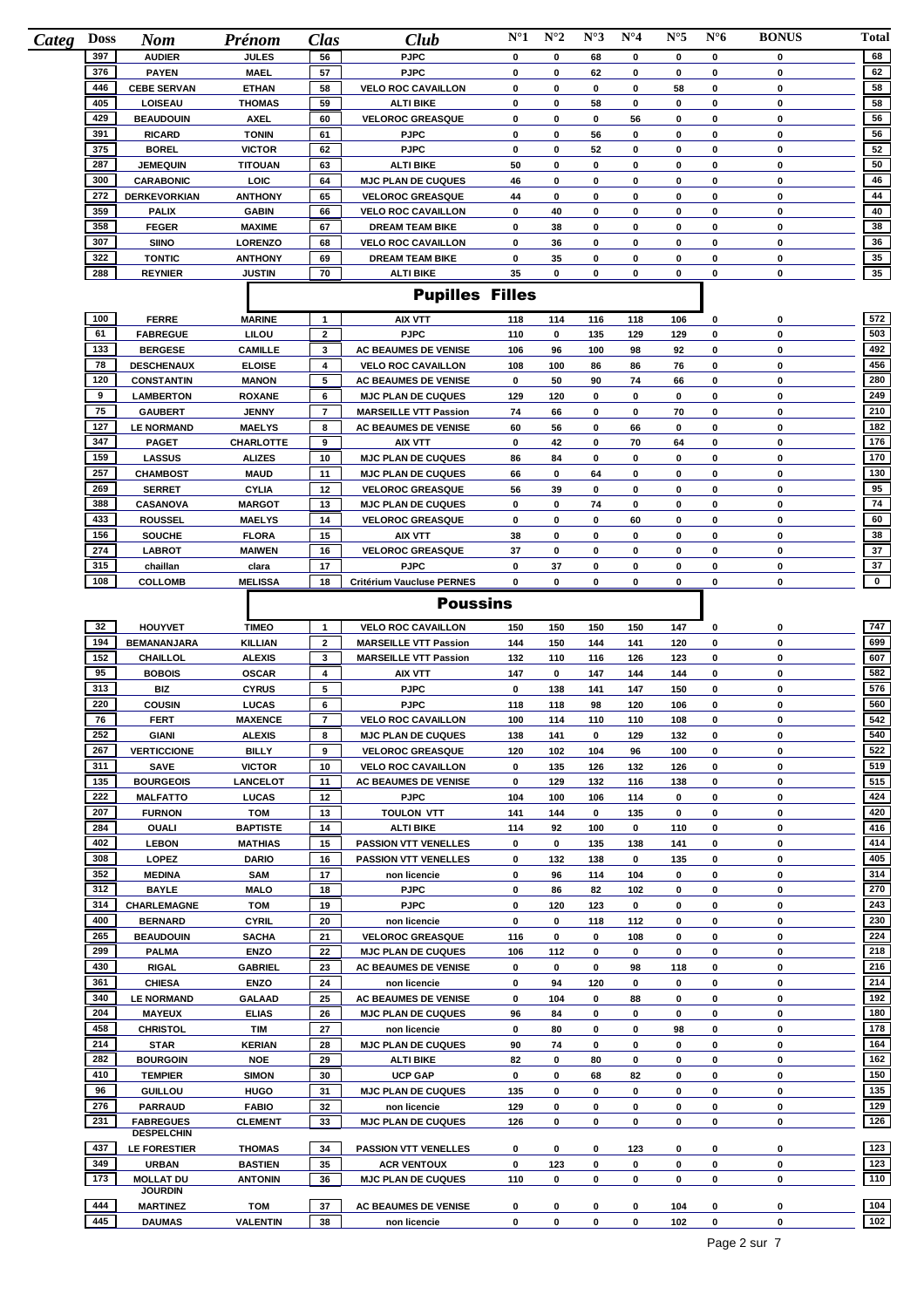| <b>Categ</b> | <b>Doss</b> | <b>Nom</b>                        | Prénom                           | Clas                | Club                                                     | $N^{\circ}1$ | $N^{\circ}2$ | $N^{\circ}3$      | $N^{\circ}4$   | $N^{\circ}5$     | $N^{\circ}6$ | <b>BONUS</b> | <b>Total</b> |
|--------------|-------------|-----------------------------------|----------------------------------|---------------------|----------------------------------------------------------|--------------|--------------|-------------------|----------------|------------------|--------------|--------------|--------------|
|              | 368         | <b>CHAMFRAY</b>                   | <b>TRISTAN</b>                   | 39                  | <b>PJPC</b>                                              | 0            | $\mathbf 0$  | 102               | 0              | 0                | 0            | 0            | 102          |
|              | 318         | <b>IMBERT</b>                     | <b>BENJAMIN</b>                  | 40                  | <b>VELO ROC CAVAILLON</b>                                | 0            | 98           | 0                 | 0              | 0                | 0            | 0            | 98           |
|              | 304         | <b>SANCHES</b>                    | <b>MATHIEU</b>                   | 41                  | <b>MJC PLAN DE CUQUES</b>                                | 98           | 0            | 0                 | 0              | 0                | 0            | 0            | 98           |
|              | 383         | <b>SALLES</b>                     | <b>ALEXANDRE</b>                 | 42                  | <b>ALTI BIKE</b>                                         | 0            | 0            | 96                | 0              | 0                | 0            | 0            | 96           |
|              | 443<br>273  | <b>MARTINEZ</b><br><b>LABROT</b>  | JULIEN<br><b>TRISTAN</b>         | 43<br>44            | non licencie<br><b>VELOROC GREASQUE</b>                  | 0<br>94      | 0<br>0       | 0<br>0            | 0<br>$\pmb{0}$ | 96<br>0          | 0<br>0       | 0<br>0       | 96<br>94     |
|              | 425         | <b>KRIEGLER</b>                   | <b>FABIEN</b>                    | 45                  | <b>VC AUBAGNE</b>                                        | 0            | 0            | 0                 | 92             | 0                | 0            | 0            | 92           |
|              | 323         | <b>GALICI</b>                     | <b>JOAN</b>                      | 46                  | <b>DREAM TEAM BIKE</b>                                   | 0            | 90           | 0                 | 0              | 0                | 0            | 0            | 90           |
|              | 370         | <b>VERHOLLE</b>                   | LOUIS                            | 47                  | <b>PJPC</b>                                              | 0            | 0            | 90                | 0              | 0                | 0            | 0            | 90           |
|              | 294         | <b>RAIMONDO</b>                   | <b>MATEO</b>                     | 48                  | <b>MJC PLAN DE CUQUES</b>                                | 86           | 0            | 0                 | 0              | 0                | 0            | 0            | 86           |
|              | 439         | LOYER                             | <b>ERWAN</b>                     | 49                  | <b>CC SALON de PROVENCE</b>                              | 0            | 0            | 0                 | 86             | 0                | 0            | 0            | 86           |
|              | 371         | <b>MEYER</b>                      | <b>SACHA</b>                     | 50                  | <b>PJPC</b>                                              | 0            | 0            | 86                | $\mathbf 0$    | 0                | 0            | 0            | 86           |
|              | 366         | <b>BARTHELEMY</b><br><b>BLANC</b> | <b>EYTAN</b>                     | 51                  | <b>PJPC</b>                                              | 0            | 0            | 84                | 0              | 0                | 0            | 0            | 84           |
|              | 434         | <b>ROUSSEL</b>                    | <b>CHRISTOPHE</b>                | 52                  | <b>VELOROC GREASQUE</b>                                  | 0            | 0            | 0                 | 84             | 0                | 0            | 0            | 84           |
|              | 305         | <b>AMIOT ORIOL</b>                | <b>MARYAS</b>                    | 53                  | <b>MJC PLAN DE CUQUES</b>                                | 84           | 0            | $\mathbf 0$       | 0              | 0                | 0            | 0            | 84           |
|              | 230         | <b>LAURENT</b>                    | <b>MAXENCE</b>                   | 54                  | <b>AIX VTT</b>                                           | 80           | 0            | 0                 | 0              | 0                | 0            | 0            | 80           |
|              | 419         | <b>BOREL</b>                      | <b>ANTHONY</b>                   | 55                  | non licencie                                             | 0            | 0            | 0                 | 80             | 0                | 0            | 0            | 80           |
|              | 369         | <b>SABAR</b>                      | LILIAN                           | 56                  | <b>PJPC</b>                                              | 0            | 0            | 78                | $\mathbf 0$    | 0                | 0            | 0            | 78           |
|              | 399         | <b>MILLOU</b>                     | <b>JONATHAN</b>                  | 57                  | non licencie                                             | 0            | 0            | 76                | 0              | 0                | 0            | 0            | 76           |
|              | 303         | <b>GRUNWALD</b>                   | LEO                              | 58                  | <b>MJC PLAN DE CUQUES</b>                                | 76           | 0            | 0                 | 0              | 0                | 0            | 0            | 76           |
|              | 367         | <b>BONNEAU</b>                    | <b>NOE</b>                       | 59                  | <b>PJPC</b>                                              | 0            | 0            | 74                | 0              | 0                | 0            | 0            | 74           |
|              | 283         | <b>REYNIER</b>                    | <b>ROBINSON</b>                  | 60                  | <b>ALTI BIKE</b>                                         | 74           | 0            | 0                 | 0              | 0                | 0            | 0            | 74           |
|              |             |                                   |                                  |                     | <b>Poussines</b>                                         |              |              |                   |                |                  |              |              |              |
|              | 281         | <b>AUBERT</b>                     | <b>LENA</b>                      | 1                   | <b>ALTI BIKE</b>                                         | 112          | 126          | 129               | 118            | 129              | 0            | 0            | 614          |
|              | 13          | <b>LIENS</b>                      | <b>ELISE</b>                     | $\overline{2}$      | <b>VELO ROC CAVAILLON</b>                                | 123          | 116          | 108               | 100            | 112              | 0            | 0            | 559          |
|              | 117         | SALLE                             | <b>INES</b>                      | 3                   | <b>AC BEAUMES DE VENISE</b>                              | 108          | 106          | 112               | 106            | 114              | 0            | 0            | 546          |
|              | 232         | <b>ARMAND</b>                     | <b>LILOU</b>                     | 4                   | <b>PJPC</b>                                              | 78           | 78           | 72                | 90             | 116              | 0            | 0            | 434          |
|              | 146         | <b>GAUTHEY</b>                    | <b>MARIE</b>                     | 5                   | <b>AIX VTT</b>                                           | 92           | 108          | 0                 | 78             | 0                | 0            | 0            | 278          |
|              | 221         | <b>PULIZZI</b>                    | <b>MARILINE</b>                  | 6                   | <b>PJPC</b>                                              | 102          | 88           | 0                 | 0              | 0                | 0            | 0            | 190          |
|              | 372         | <b>OUDOT</b>                      | <b>LEONIE</b>                    | $\overline{7}$      | <b>PJPC</b>                                              | 0            | 0            | 92                | 94             | 0                | 0            | 0            | 186          |
|              | 360         | <b>MEYER</b>                      | <b>JADE</b>                      | 8                   | non licencie                                             | 0            | 82           | 88                | 0              | 0                | 0            | 0            | 170          |
|              | 271         | <b>BLANCH</b>                     | CARLA                            | 9                   | <b>MJC PLAN DE CUQUES</b>                                | 88           | 0            | 0                 | 0              | 0                | 0            | 0            | 88           |
|              | 348         | <b>OUALI</b>                      | <b>SACHA</b>                     | 10                  | non licencie                                             | 0            | 76           | 0                 | 0              | 0                | 0            | 0            | 76           |
|              | 394<br>406  | <b>CECCALDI</b>                   | <b>ELISE</b><br><b>MANON</b>     | 11<br>12            | non licencie                                             | 0            | 0<br>0       | 70                | 0<br>0         | 0                | 0<br>0       | 0<br>0       | 70<br>66     |
|              | 387         | <b>IZQUIERDO</b><br><b>GROS</b>   | <b>MARION</b>                    | 13                  | <b>MJC PLAN DE CUQUES</b><br><b>AC BEAUMES DE VENISE</b> | 0<br>0       | 0            | 66<br>$\mathbf 0$ | $\mathbf 0$    | 0<br>$\mathbf 0$ | 0            | 0            | $\mathbf{0}$ |
|              |             |                                   |                                  |                     |                                                          |              |              |                   |                |                  |              |              |              |
|              |             |                                   |                                  |                     | <b>Minimes Garçons</b>                                   |              |              |                   |                |                  |              |              |              |
|              | 180         | CHABAUD                           | <b>PIERRE</b>                    | $\mathbf{1}$        | <b>VELO ROC CAVAILLON</b>                                | 147          | 150          | 147               | 147            | 150              | 0            | 0            | 741          |
|              | 99          | <b>AZZARO</b>                     | <b>MATHIS</b>                    | $\mathbf{2}$        | <b>PASSION VTT VENELLES</b>                              | 150          | 147          | 150               | 141            | 144              | 0            | 0            | 732          |
|              | 114         | <b>NAVARRO</b>                    | <b>SACHA</b>                     | 3                   | <b>EB MANOSQUE</b>                                       | 135          | 144          | 132               | 135            | 147              | 0            | 0            | 693          |
|              | 113         | <b>BERNARD</b>                    | <b>JEREMY</b>                    | 4                   | <b>VELO ROC CAVAILLON</b>                                | 144          | 141          | 141               | 132            | 123              | 0            | 0            | 681          |
|              | 144         | <b>SERET</b>                      | NOA                              | 5                   | <b>ACR VENTOUX</b>                                       | 129          | 132          | 144               | 144            | 132              | 0            | 0            | 681          |
|              | 191         | <b>DESBIENS</b>                   | <b>KILLIAN</b>                   | 6                   | <b>VC MOYENNE DURANCE</b>                                | 126          | 138          | 129               | 114            | 138              | 0            | 0            | 645          |
|              | 26<br>185   | <b>GIANI</b><br><b>BREIL</b>      | ALEXANDRE<br>JULIEN              | $\overline{7}$<br>8 | <b>MJC PLAN DE CUQUES</b>                                | 138          | 123          | 135               | 138<br>106     | 88<br>120        | 0<br>0       | 0<br>0       | 622<br>590   |
|              | 122         | <b>ELOI</b>                       | <b>BASTIEN</b>                   | 9                   | AIX VTT<br><b>AC BEAUMES DE VENISE</b>                   | 120<br>110   | 126<br>112   | 118<br>114        | 120            | 126              | 0            | 0            | 582          |
|              | 17          | LOUIS                             | <b>THOMAS</b>                    | 10                  | <b>Team des COSTES</b>                                   | 123          | 108          | 123               | 100            | 114              | 0            | 0            | 568          |
|              | 229         | <b>DISDIER</b>                    | <b>VINCENT</b>                   | 11                  | <b>PJPC</b>                                              | 106          | 80           | 138               | 123            | 118              | 0            | 0            | 565          |
|              | 161         | <b>RENOUX</b>                     | <b>HUGO</b>                      | 12                  | AIX VTT                                                  | 116          | 102          | 82                | 129            | 135              | 0            | 0            | 564          |
|              | 74          | <b>GAUBERT</b>                    | <b>JESSY</b>                     | 13                  | <b>MARSEILLE VTT Passion</b>                             | 141          | 135          | 0                 | 126            | 141              | 0            | 0            | 543          |
|              | 94          | MAY                               | <b>MATHEO</b>                    | 14                  | <b>Team des COSTES</b>                                   | 132          | 118          | 116               | 78             | 90               | 0            | 0            | 534          |
|              | 104         | <b>GREFFEUILLE</b>                | <b>JULIEN</b>                    | 15                  | <b>EB MANOSQUE</b>                                       | 108          | 104          | 100               | 108            | 108              | 0            | 0            | 528          |
|              | 260         | <b>BEUILLARD</b>                  | <b>NICOLAS</b>                   | 16                  | <b>VELO ROC CAVAILLON</b>                                | 98           | 88           | 104               | 102            | 116              | 0            | 0            | 508          |
|              | 167<br>169  | <b>BAGNON</b>                     | <b>ESTEBAN</b>                   | 17                  | <b>ISTRES Sports VTT</b>                                 | 96           | 98           | 110               | 94             | 102              | 0            | 0            | 500<br>496   |
|              | 92          | <b>ETHEVE</b><br><b>CRISTOL</b>   | <b>VINCENT</b><br><b>OLIVIER</b> | 18<br>19            | <b>MARSEILLE VTT Passion</b>                             | 88           | 100          | 108<br>0          | 96             | 104              | 0<br>0       | 0<br>0       | 490          |
|              | 103         | <b>DERRIEU</b>                    | <b>THEO</b>                      | 20                  | <b>Team des COSTES</b><br><b>EB MANOSQUE</b>             | 114<br>102   | 129<br>106   | 92                | 118<br>90      | 129<br>94        | 0            | 0            | 484          |
|              | 43          | <b>ARMAND</b>                     | <b>CLEMENT</b>                   | 21                  | <b>PJPC</b>                                              | 100          | 82           | 112               | 76             | 86               | 0            | 0            | 456          |
|              | 97          | <b>GAMBA</b>                      | <b>MATHIAS</b>                   | 22                  | <b>MJC PLAN DE CUQUES</b>                                | 104          | 0            | 126               | 98             | 112              | 0            | 0            | 440          |
|              | 111         | <b>DEYAERT</b>                    | <b>YANNICK</b>                   | 23                  | <b>VELO ROC CAVAILLON</b>                                | 112          | 116          | 0                 | 112            | 100              | 0            | 0            | 440          |
|              | 109         | <b>COLLOMB</b>                    | <b>BRICE</b>                     | 24                  | Critérium Vaucluse PERNES                                | 15           | 110          | 96                | 104            | 110              | 0            | 0            | 435          |
|              | 259         | <b>MATE</b>                       | LOIC                             | 25                  | VTT Rando 04                                             | 56           | 86           | 98                | 82             | 84               | 0            | 0            | 406          |
|              | 137         | <b>CHASSILLAN</b>                 | <b>BAPTISTE</b>                  | 26                  | AC BEAUMES DE VENISE                                     | 76           | 70           | 90                | 74             | 72               | 0            | 0            | 382          |
|              | 119         | <b>VIAN</b>                       | <b>LUCAS</b>                     | 27                  | <b>AC BEAUMES DE VENISE</b>                              | 15           | 76           | 106               | 86             | 98               | 0            | 0            | 381          |
|              | 193         | <b>SERY</b>                       | LOIC                             | 28                  | Team des COSTES                                          | 64           | 96           | 0                 | 110            | 92               | 0            | 0            | 362          |
|              | 250         | <b>FERRETTI</b>                   | <b>ENZO</b>                      | 29                  | <b>AC BOLLENE</b>                                        | 80           | 64           | 70                | 72             | 74               | 0            | 0            | 360          |
|              | 215<br>196  | <b>DELPECH</b>                    | <b>CLEMENT</b>                   | 30                  | <b>VELO ROC CAVAILLON</b>                                | 72           | 92           | 58                | 68             | 68               | 0            | 0            | 358          |
|              |             | <b>BERTIN</b>                     | <b>MATHIEU</b>                   | 31                  | <b>MJC PLAN DE CUQUES</b>                                | 84<br>92     | 68<br>28     | 80<br>88          | 116<br>52      | 0<br>64          | 0<br>0       | 0<br>0       | 348<br>324   |
|              |             |                                   |                                  |                     |                                                          |              |              |                   |                |                  |              |              |              |
|              | 143         | <b>PAQUET</b>                     | <b>NICOLAS</b>                   | 32                  | <b>NATUR' BIKE PIERREVERT</b>                            |              |              |                   |                |                  |              |              |              |
|              | 46<br>12    | <b>MAKOUCHE</b><br><b>ROUX</b>    | <b>YANN</b><br><b>CLEMENT</b>    | 33<br>34            | <b>PJPC</b><br><b>VELO ROC CAVAILLON</b>                 | 15<br>82     | 0<br>78      | 102<br>0          | 84<br>56       | 96<br>76         | 0<br>0       | 0<br>0       | 297<br>292   |
|              | 47          | <b>MALFATTO</b>                   | <b>QUENTIN</b>                   | 35                  | <b>PJPC</b>                                              | 50           | 48           | 72                | 42             | 58               | 0            | 0            | 270          |
|              | 83          | <b>POUGET</b>                     | THEO                             | 36                  | <b>VTT STE BAUME</b>                                     | 52           | 54           | 66                | 46             | 50               | 0            | 0            | 268          |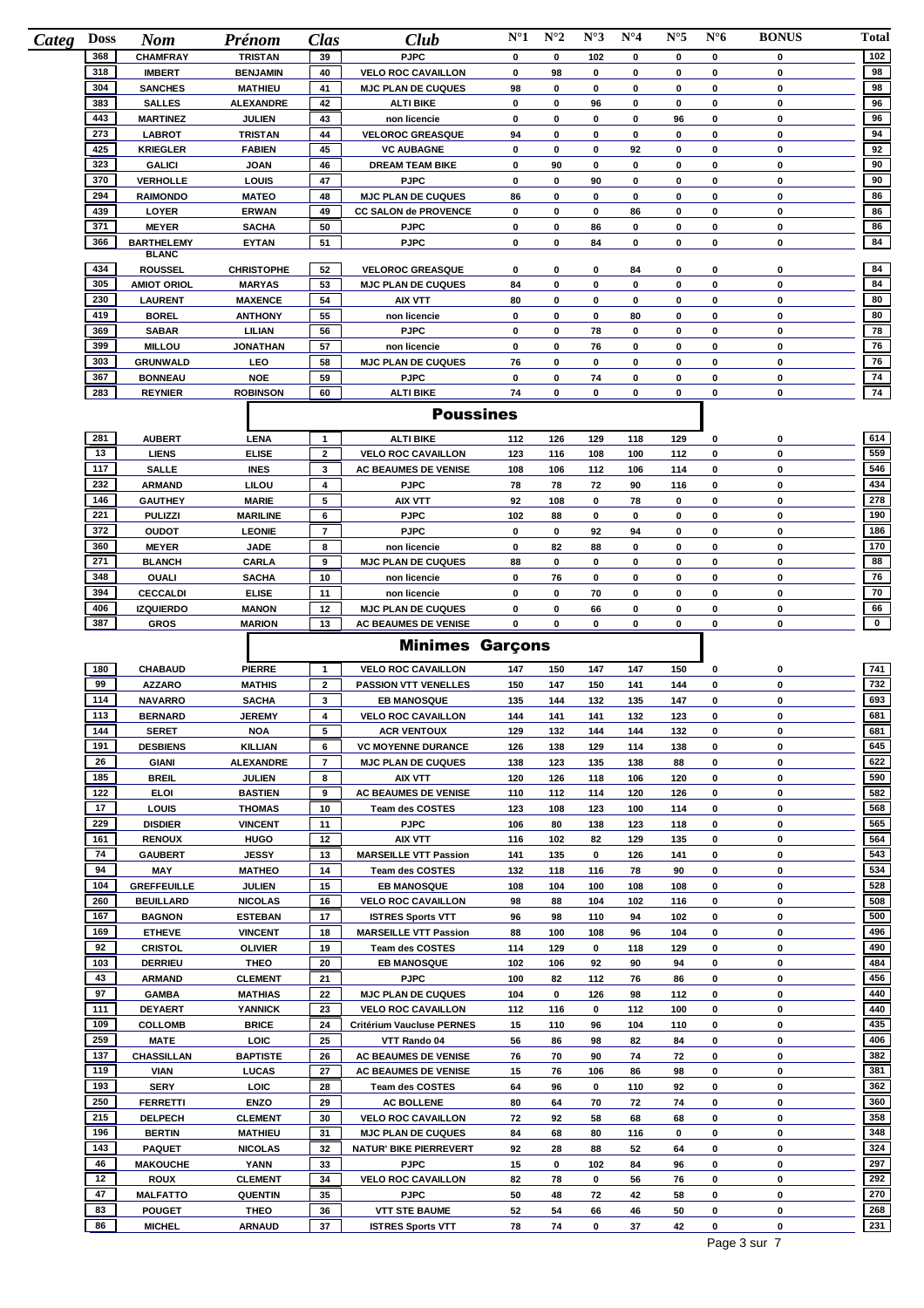| Categ | <b>Doss</b> | <b>Nom</b>                        | Prénom                          | Clas           | Club                                          | $N^{\circ}1$ | $N^{\circ}2$ | $N^{\circ}3$ | $N^{\circ}4$ | $N^{\circ}5$ | $N^{\circ}6$ | <b>BONUS</b> | Total        |
|-------|-------------|-----------------------------------|---------------------------------|----------------|-----------------------------------------------|--------------|--------------|--------------|--------------|--------------|--------------|--------------|--------------|
|       | 118         | <b>SOURDON</b>                    | <b>VALENTIN</b>                 | 38             | <b>AC BEAUMES DE VENISE</b>                   | 15           | 114          | 94           | 0            | 0            | 0            | 0            | 223          |
|       | 164         | <b>LAJARA</b>                     | LORIS                           | 39             | <b>MJC PLAN DE CUQUES</b>                     | 54           | 94           | 0            | 66           | 0            | 0            | 0            | 214          |
|       | 88          | <b>MAESTRE</b>                    | <b>ANAICK</b>                   | 40             | <b>GARDANNE Vélo</b>                          | 74           | 58           | 0            | 54           | 0            | 0            | 0            | 186          |
|       | 69          | <b>MACHADO</b>                    | <b>MATTHIEU</b>                 | 41             | <b>VELO ROC CAVAILLON</b>                     | 38           | 90           | 0            | 50           | 0            | 0            | 0            | 178          |
|       | 16<br>87    | <b>MOLINA</b>                     | <b>ANTHONY</b>                  | 42             | <b>GARDANNE Vélo</b>                          | 46           | 40           | 0            | 34           | 46           | 0            | 0<br>0       | 166<br>159   |
|       | 44          | <b>MAESTRE</b><br><b>AYASSE</b>   | <b>FLORIAN</b><br><b>THEO</b>   | 43<br>44       | <b>GARDANNE Vélo</b><br><b>PJPC</b>           | 37<br>42     | 32<br>44     | 0<br>0       | 38<br>23     | 52<br>48     | 0<br>0       | 0            | 157          |
|       | 414         | <b>WEISS</b>                      | <b>HUGO</b>                     | 45             | <b>ESSOR CYCL ANDUZIN</b>                     | 0            | 0            | 0            | 150          | 0            | 0            | 0            | 150          |
|       | 227         | <b>REVERCHON</b>                  | <b>ANDREI</b>                   | 46             | <b>CAP VTT LA CIOTAT</b>                      | 34           | 9            | 62           | 0            | 38           | 0            | 0            | 143          |
|       | 417         | <b>DECARLO</b>                    | <b>TOM</b>                      | 47             | <b>FORCAL'CREW</b>                            | 0            | 0            | 0            | 62           | 80           | 0            | 0            | 142          |
|       | 426         | <b>GIACOBBE</b>                   | <b>NOE</b>                      | 48             | AC BEAUMES DE VENISE                          | 0            | 0            | 0            | 58           | 82           | 0            | 0            | 140          |
|       | 89          | <b>MAESTRE</b>                    | <b>DAVID</b>                    | 49             | <b>GARDANNE Vélo</b>                          | 30           | 39           | 0            | 30           | 37           | 0            | 0            | 136          |
|       | 256         | <b>CHAMBOST</b>                   | <b>VICTOR</b>                   | 50             | <b>MJC PLAN DE CUQUES</b>                     | 68           | 0            | 68           | 0            | 0            | 0            | 0            | 136          |
|       | 421         | <b>SALIOU</b>                     | LOIC                            | 51             | non licencie                                  | 0            | 0            | 0            | 70           | 66           | 0            | 0            | 136          |
|       | 171         | <b>CARPENTIER</b>                 | <b>TOM</b>                      | 52             | <b>Team des COSTES</b>                        | 15           | 42           | 76           | 0            | 0            | 0            | 0            | 133          |
|       | 90          | <b>MAESTRE</b>                    | <b>AYMERIC</b>                  | 53             | <b>GARDANNE Vélo</b>                          | 48           | 22           | 0            | 25           | 31           | 0            | 0            | 126          |
|       | 386         | <b>OLIVERO</b>                    | <b>QUENTIN</b>                  | 54             | <b>AC BEAUMES DE VENISE</b>                   | 0            | 0            | 54           | 32           | 39           | 0            | 0            | 125          |
|       | 23          | <b>CLAYETTE</b>                   | <b>WILLIAM</b>                  | 55             | <b>AIX VTT</b>                                | 118          | 0            | 0            | 0            | 0            | $\pmb{0}$    | 0            | 118          |
|       | 176         | <b>BARBARISI</b>                  | <b>THEO</b>                     | 56             | <b>MJC PLAN DE CUQUES</b>                     | 62           | 56           | 0            | 0            | 0            | 0            | 0            | 118          |
|       | 48          | <b>MANN</b>                       | <b>FLORIENT</b>                 | 57             | <b>PJPC</b>                                   | 33           | 30           | 52           | 0            | 0            | 0            | 0            | 115          |
|       | 396         | <b>GIRARD</b>                     | <b>PIERRE</b>                   | 58             | non licencie                                  | 0            | 0            | 0            | 48           | 62           | 0            | 0            | 110          |
|       | 398         | <b>GALAMETZ</b>                   | <b>ADRIEN</b>                   | 59             | <b>UCP GAP</b>                                | 0            | 0            | 74           | 31           | 0            | 0            | 0            | 105          |
|       | 416         | <b>CHAMBEYRON</b>                 | <b>THOMAS</b>                   | 60             | non licencie                                  | 0            | 0            | 0            | 92           | 0            | 0            | 0            | 92           |
|       | 336<br>153  | <b>ALLEGRETTI</b>                 | LOIC                            | 61<br>62       | <b>NATUR' BIKE PIERREVERT</b>                 | 0<br>44      | 46           | 0<br>0       | 39<br>0      | 0<br>0       | 0<br>0       | 0<br>0       | 85<br>71     |
|       | 106         | <b>BELLON</b><br>DOU              | <b>JEREMY</b><br><b>JULIEN</b>  | 63             | <b>CAP VTT LA CIOTAT</b><br><b>AC ORAISON</b> | 15           | 27<br>26     | 0            | 28           | 0            | $\mathbf 0$  | 0            | 69           |
|       | 248         | <b>CANON</b>                      | <b>FLORIAN</b>                  | 64             | <b>NATUR' BIKE PIERREVERT</b>                 | 66           | 0            | 0            | 0            | 0            | $\pmb{0}$    | 0            | 66           |
|       | 337         | <b>BIRET</b>                      | <b>PIERRE</b>                   | 65             | <b>VELO ROC CAVAILLON</b>                     | 0            | 66           | 0            | 0            | 0            | 0            | 0            | 66           |
|       | 365         | <b>VIDON</b>                      | <b>LUCAS</b>                    | 66             | <b>PJPC</b>                                   | 0            | 0            | 60           | 0            | 0            | 0            | 0            | 60           |
|       | 189         | <b>ZAMBONI</b>                    | <b>YVAN</b>                     | 67             | <b>MJC PLAN DE CUQUES</b>                     | 58           | 0            | 0            | 0            | 0            | $\pmb{0}$    | 0            | 58           |
|       | 342         | <b>DUILHE</b>                     | <b>MAXIME</b>                   | 68             | non licencie                                  | 0            | 50           | 0            | 0            | 0            | 0            | 0            | 50           |
|       | 373         | <b>ROUGNY</b>                     | <b>ANTHONY</b>                  | 69             | <b>PJPC</b>                                   | 0            | 0            | 48           | 0            | 0            | 0            | 0            | 48           |
|       | 455         | <b>ROSTANG</b>                    | <b>ANTOINE</b>                  | 70             | Critérium Vaucluse PERNES                     | 0            | 0            | 0            | $\pmb{0}$    | 44           | 0            | 0            | 44           |
|       | 339         | <b>BONNETON</b>                   | <b>EMILIEN</b>                  | 71             | <b>VELO ROC CAVAILLON</b>                     | 0            | 9            | 0            | 33           | 0            | 0            | 0            | 42           |
|       | 261         | <b>DE BALMAN</b>                  | <b>THOMAS</b>                   | 72             | <b>MJC PLAN DE CUQUES</b>                     | 39           | 0            | 0            | 0            | 0            | 0            | 0            | 39           |
|       | 327         | <b>KOMAN</b>                      | <b>NICOLAS</b>                  | 73             | non licencie                                  | 0            | 37           | 0            | 0            | 0            | 0            | 0            | 37           |
|       | 321         | <b>VIALATTE</b>                   | <b>VICTOR</b>                   | 74             | <b>VELO ROC CAVAILLON</b>                     | 0            | 36           | 0            | 0            | 0            | 0            | 0            | 36           |
|       | 254         | <b>CERVERA</b>                    | <b>VALENTIN</b>                 | 75             | <b>MJC PLAN DE CUQUES</b>                     | 35           | 0            | 0            | 0            | 0            | 0            | 0            | 35           |
|       | 335         | <b>MAZZELLA</b>                   | <b>THEO</b>                     | 76             | <b>NATUR' BIKE PIERREVERT</b>                 | 0            | 34           | 0            | 0            | 0            | 0            | 0            | 34           |
|       | 441<br>343  | <b>AMADOR</b>                     | <b>MATTEO</b>                   | 77             | <b>Team des COSTES</b>                        | 0            | 0            | 0            | 0            | 33           | 0            | 0            | 33           |
|       | 422         | <b>BOUSQUET</b><br><b>CHOSSAT</b> | <b>ADRIEN</b><br><b>TRISTAN</b> | 78<br>79       | non licencie<br><b>VELOROC GREASQUE</b>       | 0<br>0       | 24<br>0      | 0<br>0       | 0<br>24      | 0<br>0       | 0<br>0       | 0<br>0       | 24<br>24     |
|       | 334         | <b>SORNAY</b>                     | <b>THOMAS</b>                   | 80             | non licencie                                  | 0            | 23           | 0            | 0            | 0            | 0            | 0            | 23           |
|       | 395         | <b>BLANCHARD</b>                  | <b>JUSTIN</b>                   | 81             | <b>ALTI BIKE</b>                              | 0            | 0            | 23           | 0            | 0            | 0            | 0            | 23           |
|       |             | GAYARD                            |                                 |                |                                               |              |              |              |              |              |              |              |              |
|       | 24          | <b>FUSIER</b>                     | <b>BAPTISTE</b>                 | 82             | AIX VTT                                       | 15           | 0            | 0            | 0            | 0            | 0            | 0            | 15           |
|       | 345         | <b>CARUSO</b>                     | <b>MARVYN</b>                   | 83             | <b>GARDANNE Vélo</b>                          | 0            | 9            | 0            | 0            | 0            | 0            | 0            | 9            |
|       | 218         | <b>FUNEL</b>                      | <b>JULIEN</b>                   | 84             | AC BEAUMES DE VENISE                          | 0            | 0            | 0            | 0            | 0            | 0            | 0            | $\mathbf 0$  |
|       | 42          | <b>FRANCESCHI</b>                 | <b>SIMON</b>                    | 85             | <b>PJPC</b>                                   | 0            | 0            | 0            | 0            | 0            | $\pmb{0}$    | 0            | $\mathbf 0$  |
|       | 128         | <b>MANIE</b>                      | <b>ELYESS</b>                   | 86             | <b>AC BEAUMES DE VENISE</b>                   | 0            | 0            | 0            | 0            | 0            | $\pmb{0}$    | 0            | $\mathbf{0}$ |
|       |             |                                   |                                 |                | <b>Minimes Filles</b>                         |              |              |              |              |              |              |              |              |
|       | 8           | <b>MEDDE</b>                      | <b>ISAURE</b>                   | $\mathbf{1}$   | <b>AIX VTT</b>                                | 90           | 120          | 120          | 88           | 106          | 0            | 0            | 524          |
|       | 31          | <b>HOUYVET</b>                    | <b>LEA</b>                      | $\overline{2}$ | <b>VELO ROC CAVAILLON</b>                     | 94           | 72           | 86           | 80           | 78           | 0            | 0            | 410          |
|       | 20          | <b>ROURE</b>                      | <b>ANAIS</b>                    | 3              | <b>VELO ROC CAVAILLON</b>                     | 86           | 84           | 78           | 40           | 56           | $\mathbf 0$  | 0            | 344          |
|       | 162         | <b>PHILIPPE</b>                   | <b>MARINE</b>                   | 4              | <b>VTT AVENTURE PIOLENC</b>                   | 60           | 52           | 84           | 64           | 70           | 0            | 0            | 330          |
|       | 41          | <b>BORRELY</b>                    | <b>LEA</b>                      | 5              | <b>PJPC</b>                                   | 40           | 60           | 64           | 60           | 60           | 0            | 0            | 284          |
|       | 124         | <b>GROS</b>                       | <b>LEA</b>                      | 6              | AC BEAUMES DE VENISE                          | 36           | 62           | 23           | 36           | 54           | 0            | 0            | 211          |
|       | 138         | <b>CONSTANTIN</b>                 | <b>PAULINE</b>                  | $\overline{7}$ | AC BEAUMES DE VENISE                          | 32           | 33           | 56           | 29           | 34           | 0            | 0            | 184          |
|       | 208         | <b>REBOUL</b>                     | <b>MELINA</b>                   | 8              | Critérium Vaucluse PERNES                     | 31           | 25           | 46           | 26           | 32           | 0            | 0            | 160          |
|       | 316         | <b>MICHALON</b>                   | <b>MARIE</b>                    | 9              | <b>PJPC</b>                                   | 0            | 29           | 50           | 27           | 35           | 0            | 0            | 141          |
|       | 331         | <b>ROUL</b>                       | <b>MARINE</b>                   | 10             | <b>MARSEILLE VTT Passion</b>                  | 0            | 35           | 0            | 44           | 36           | 0            | 0            | 115          |
|       | 330         | <b>ROUL</b>                       | <b>PAULINE</b>                  | 11             | <b>MARSEILLE VTT Passion</b>                  | 0            | 38           | 0            | 35           | 40           | 0            | 0            | 113          |
|       | 205         | <b>ROCA</b>                       | <b>ESTELLE</b>                  | 12             | Critérium Vaucluse PERNES                     | 70           | 0            | 0            | 16           | 0            | 0            | 0            | 86           |
|       | 172         | <b>DENZA</b>                      | CHLOE                           | 13             | AIX VTT                                       | 15           | 31           | 0            | 0            | 0            | 0            | 0            | 46           |
|       | 45          | <b>BAAL</b>                       | LOIS                            | 14             | <b>PJPC</b>                                   | 15           | 0            | 0            | 0            | 0            | 0            | 0            | 15           |
|       | 202         | MOY                               | LEA                             | 15             | Critérium Vaucluse PERNES                     | 0            | 0            | 0            | 0            | 0            | 0            | 0            | $\mathbf{0}$ |
|       |             |                                   |                                 |                | <b>Cadets</b>                                 |              |              |              |              |              |              |              |              |
|       | 242         | <b>MAURIN</b>                     | <b>MAXIME</b>                   | $\mathbf{1}$   | <b>AIX VTT</b>                                | 147          | 147          | 150          | 147          | 150          | 0            | $\mathbf 0$  | 741          |
|       | 91          | <b>DEMANGEON</b>                  | <b>KILLIAN</b>                  | $\overline{2}$ | <b>VELO ROC CAVAILLON</b>                     | 138          | 132          | 138          | 144          | 144          | 0            | 0            | 696          |
|       | 400         |                                   | maxer                           | $\sim$         |                                               |              |              |              |              |              |              |              | 577          |

| <b>DEMANGEON</b> | <b>KILLIAN</b>    | <b>VELO ROC CAVAILLON</b>   | 138 | 132 | 138 | 144 | 144 | 0 | 696 |
|------------------|-------------------|-----------------------------|-----|-----|-----|-----|-----|---|-----|
| <b>FAUVEAU</b>   | <b>VICTOR</b>     | <b>VELO ROC CAVAILLON</b>   | 144 | 141 | 141 | 110 | 141 | O | 677 |
| <b>JEAN</b>      | <b>JUSTIN</b>     | <b>AC BEAUMES DE VENISE</b> | 129 | 123 | 123 | 135 | 135 | O | 645 |
| <b>NOGUERA</b>   | <b>CHRISTOPHE</b> | <b>AIX VTT</b>              | 132 | 135 | 132 | 118 | 120 | O | 637 |
| <b>BAUDOUIN</b>  | LEO               | <b>VELO ROC CAVAILLON</b>   | 126 | 126 | 118 | 120 | 129 | o | 619 |
| <b>FAVIER</b>    | <b>CORENTIN</b>   | <b>AC BEAUMES DE VENISE</b> | 116 | 112 | 100 | 132 | 132 |   | 592 |
| <b>YORDIKIAN</b> | <b>REMY</b>       | <b>AIX VTT</b>              | 74  | 120 | 129 | 141 | 126 | O | 590 |
|                  |                   |                             |     |     |     |     |     |   |     |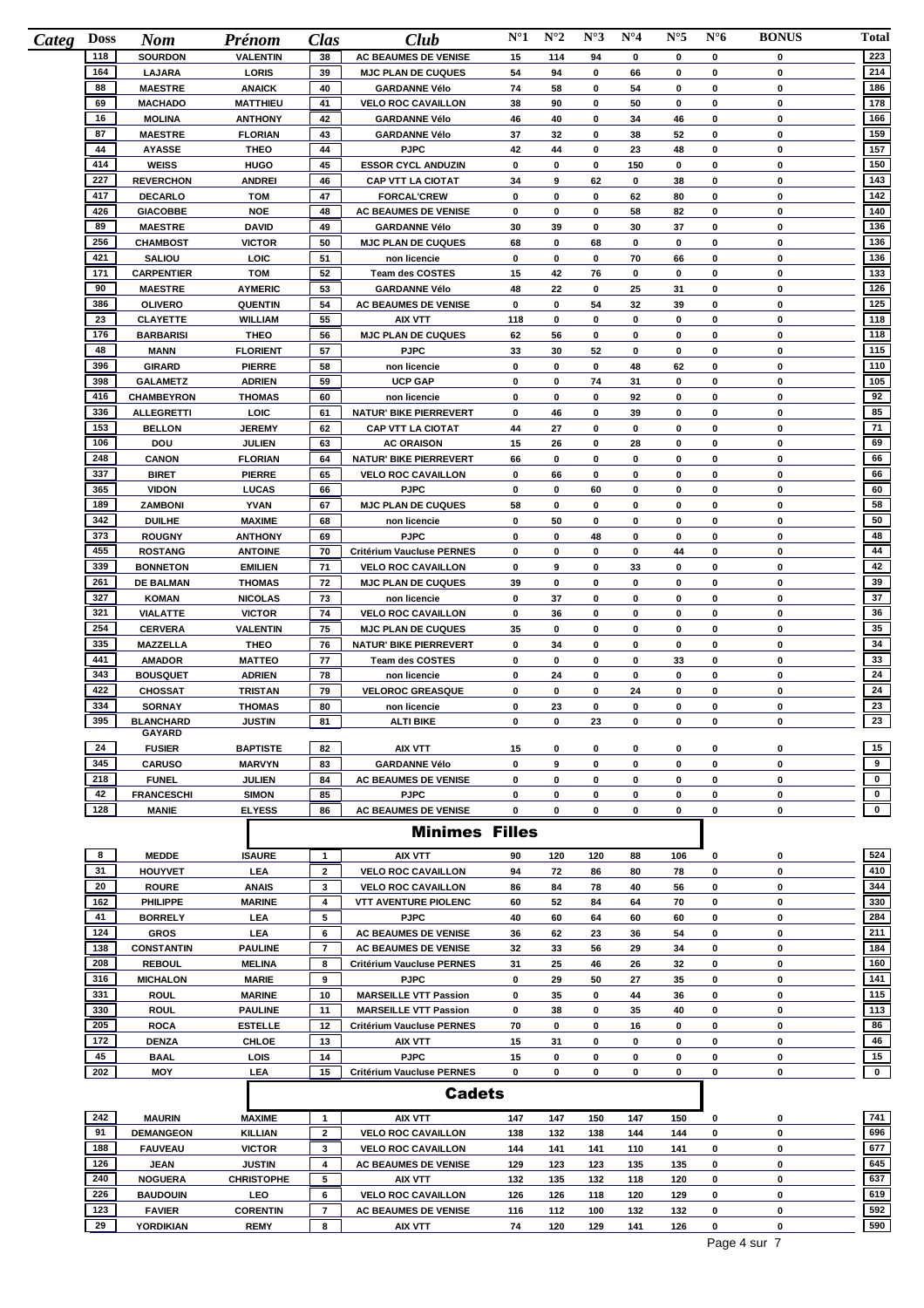| <b>Doss</b><br>Categ | <b>Nom</b>                          | Prénom                          | Clas                | Club                                                      | $N^{\circ}1$ | $N^{\circ}2$ | $N^{\circ}3$ | $N^{\circ}4$     | $N^{\circ}5$ | $N^{\circ}6$     | <b>BONUS</b> | Total            |
|----------------------|-------------------------------------|---------------------------------|---------------------|-----------------------------------------------------------|--------------|--------------|--------------|------------------|--------------|------------------|--------------|------------------|
| 19                   | <b>BRUNELLO</b>                     | <b>MICKAEL</b>                  | 9                   | <b>AIX VTT</b>                                            | 0            | 138          | 147          | 150              | 147          | 0                | 0            | 582              |
| 4                    | <b>ANDRE GALLIS</b>                 | <b>THIBAUT</b>                  | 10                  | <b>AIX VTT</b>                                            | 102          | 110          | 116          | 129              | 123          | 0                | 0            | 580              |
| 244                  | <b>RICARD</b>                       | <b>AURELIEN</b>                 | 11                  | <b>VC MOYENNE DURANCE</b>                                 | 120          | 116          | 120          | 126              | 40           | $\mathbf 0$      | 0            | 522              |
| 40                   | <b>DELACOSTE</b>                    | <b>JULIEN</b>                   | 12                  | <b>PJPC</b>                                               | 86           | 98           | 106          | 90               | 102          | $\mathbf 0$      | 0            | 482              |
| 39<br>105            | <b>ARMAND</b>                       | <b>QUENTIN</b>                  | 13                  | <b>PJPC</b><br><b>EB MANOSQUE</b>                         | 82           | 60           | 94           | 112              | 114          | 0                | 0<br>0       | 462<br>446       |
| 203                  | DOU<br><b>MOY</b>                   | <b>FLORENT</b><br>LILIAN        | 14<br>15            | <b>Critérium Vaucluse PERNES</b>                          | 114<br>108   | 106<br>104   | 112<br>84    | 114<br>98        | 0<br>40      | 0<br>$\pmb{0}$   | 0            | 434              |
| 197                  | <b>GIROD</b>                        | <b>REMI</b>                     | 16                  | <b>GARDANNE Vélo</b>                                      | 112          | 108          | 0            | 104              | 110          | 0                | 0            | 434              |
| 163                  | <b>TOURNILLON</b>                   | LOIC                            | 17                  | <b>VELO ROC CAVAILLON</b>                                 | 141          | 144          | 144          | $\mathbf 0$      | 0            | $\mathbf 0$      | 0            | 429              |
| 132                  | <b>PHILIPPE</b>                     | <b>THIBAULT</b>                 | 18                  | <b>AC BEAUMES DE VENISE</b>                               | 90           | 82           | 78           | 84               | 90           | 0                | 0            | 424              |
| 34                   | <b>ARNAUD</b>                       | <b>ALEXANDRE</b>                | 19                  | <b>PJPC</b>                                               | 26           | 88           | 98           | 94               | 116          | 0                | 0            | 422              |
| $\overline{2}$       | <b>MARTI</b>                        | <b>JORIS</b>                    | 20                  | <b>ISTRES Sports VTT</b>                                  | 54           | 76           | 82           | 100              | 106          | $\mathbf 0$      | $\mathbf 0$  | 418              |
| 27                   | <b>LACRUCHE</b>                     | <b>FRANCOIS</b>                 | 21                  | <b>VTT STE BAUME</b>                                      | 106          | 102          | 0            | 96               | 108          | $\mathbf 0$      | 0            | 412              |
| 112                  | <b>CHAMBEYRON</b>                   | <b>LUUK</b>                     | 22                  | <b>VELO ROC CAVAILLON</b>                                 | 0            | 0            | 126          | 138              | 138          | $\mathbf 0$      | 0            | 402              |
| 213                  | <b>DRU</b>                          | <b>JORIS</b>                    | 23                  | <b>EB MANOSQUE</b>                                        | 100          | 54           | 86           | 38               | 112          | 0                | 0            | 390              |
| 38                   | <b>WIRTH</b>                        | <b>REMY</b>                     | 24                  | <b>PJPC</b>                                               | 80           | 94           | 92           | 106              | 0            | $\mathbf 0$      | 0            | 372              |
| 199                  | <b>BOYER</b>                        | <b>ANTOINE</b>                  | 25                  | Critérium Vaucluse PERNES                                 | 104          | 92           | 90           | 86               | 0            | $\mathbf 0$      | 0            | 372              |
| 35                   | <b>ALLIROL</b>                      | <b>BAPTISTE</b>                 | 26                  | <b>PJPC</b>                                               | 26           | 27           | 108          | 102              | 98           | $\pmb{0}$        | $\mathbf 0$  | 361              |
| 65                   | <b>THELY</b>                        | <b>BASTIEN</b>                  | 27                  | <b>PJPC</b>                                               | 92           | 78           | 0            | 88               | 96           | 0                | 0            | 354              |
| 251                  | <b>AMADOR</b>                       | <b>ESTEBAN</b>                  | 28                  | <b>Team des COSTES</b>                                    | 26           | 68           | 0            | 108              | 118          | $\mathbf 0$      | 0            | 320              |
| 241<br>325           | <b>BARNEIRAT</b>                    | <b>NATHAN</b>                   | 29                  | <b>AIX VTT</b>                                            | 150          | 150          | 0            | $\mathbf 0$      | 0            | $\pmb{0}$        | 0            | 300<br>292       |
| 228                  | <b>PELEGRIN</b>                     | <b>REMY</b>                     | 30                  | <b>VELO ROC CAVAILLON</b>                                 | 0            | 96           | 0            | 92               | 104<br>0     | 0<br>$\mathbf 0$ | 0<br>0       | 276              |
| 131                  | LARDY<br><b>OLLAGNIER</b>           | <b>MATHIEU</b><br><b>ALEXIS</b> | 31<br>32            | <b>EB MANOSQUE</b><br><b>AC BEAUMES DE VENISE</b>         | 84<br>26     | 66<br>129    | 88<br>114    | 38<br>0          | 0            | $\mathbf 0$      | 0            | 269              |
| 107                  | <b>BASSO</b>                        | <b>REMI</b>                     | 33                  | <b>EB MANOSQUE</b>                                        | 88           | 90           | 80           | 0                | 0            | $\mathbf 0$      | 0            | 258              |
| 182                  | <b>BENEDETTO</b>                    | <b>TOM</b>                      | 34                  | VTT Rando 04                                              | 76           | 80           | 96           | $\mathbf 0$      | 0            | $\mathbf 0$      | 0            | 252              |
| 326                  | <b>CASANOVA-</b>                    | <b>JEAN-BAPTISTE</b>            | 35                  | <b>MJC PLAN DE CUQUES</b>                                 | 0            | 114          | 135          | $\pmb{0}$        | 0            | $\mathbf 0$      | 0            | 249              |
|                      | <b>ROSTOLLAN</b>                    |                                 |                     |                                                           |              |              |              |                  |              |                  |              |                  |
| 181                  | <b>BOYER</b>                        | TEDY                            | 36                  | VTT Rando 04                                              | 118          | 118          | 0            | 0                | 0            | 0                | 0            | 236              |
| 210                  | <b>MEDINA</b>                       | <b>ELIOT</b>                    | 37                  | <b>VELO ROC CAVAILLON</b>                                 | 26           | 0            | 110          | 0                | 100          | 0                | 0            | 236              |
| 364                  | <b>RIVIERE</b>                      | <b>LUCAS</b>                    | 38                  | <b>Team des COSTES</b>                                    | 0            | 0            | 66           | 80               | 84           | 0                | 0            | 230              |
| 216                  | <b>LANIEZ</b>                       | <b>ADRIEN</b>                   | 39                  | <b>ISTRES Sports VTT</b>                                  | 70           | 74           | 0            | 82               | 0            | $\mathbf 0$      | 0            | 226              |
| 155<br>37            | <b>BROSSEAU</b><br>ROUSSIN-         | <b>ANTONIN</b><br><b>CEDRIC</b> | 40<br>41            | <b>CAP VTT LA CIOTAT</b><br><b>PJPC</b>                   | 68<br>78     | 70<br>27     | 68<br>74     | 0<br>$\mathbf 0$ | 0<br>0       | 0<br>$\mathbf 0$ | 0<br>0       | 206<br>179       |
|                      | <b>BOUCHARD</b>                     |                                 |                     |                                                           |              |              |              |                  |              |                  |              |                  |
| 129                  | <b>MAUREL</b>                       | <b>LUDOVIC</b>                  | 42                  | <b>AC BEAUMES DE VENISE</b>                               | 72           | 27           | 72           | 0                | 0            | 0                | 0            | 171              |
| 243                  | <b>DI SCALA</b>                     | <b>LUCAS</b>                    | 43                  | <b>MJC PLAN DE CUQUES</b>                                 | 64           | 0            | 0            | 78               | 0            | 0                | 0            | 142              |
| 239                  | PORTAL                              | <b>JASON</b>                    | 44                  | <b>AIX VTT</b>                                            | 135          | 0            | 0            | $\mathbf 0$      | 0            | 0                | 0            | 135              |
| 415                  | <b>SERRER</b>                       | LORENZO                         | 45                  | <b>ESSOR CYCL ANDUZIN</b>                                 | 0            | 0            | 0            | 123              | 0            | $\pmb{0}$        | 0            | 123              |
| 234                  | <b>THELIER</b>                      | <b>REMY</b>                     | 46                  | <b>VTT AVENTURE PIOLENC</b>                               | 123          | 0            | 0            | 0                | 0            | $\mathbf 0$      | 0            | 123              |
| 412                  | <b>LIEUTIER</b>                     | <b>JEREMY</b>                   | 47                  | <b>MJC PLAN DE CUQUES</b>                                 | 0            | 0            | 0            | 116              | 0            | $\mathbf 0$      | 0            | 116              |
| 237<br>384           | <b>MOLIERES</b>                     | <b>MAXIME</b>                   | 48                  | <b>MJC PLAN DE CUQUES</b>                                 | 110          | 0            | 0            | 0                | 0            | $\pmb{0}$        | 0            | 110<br>104       |
| 385                  | <b>MANIN</b><br><b>MANIN</b>        | <b>PIERRE</b><br><b>TOM</b>     | 49<br>50            | <b>SC BRIANCON</b><br><b>SC BRIANCON</b>                  | 0<br>0       | 0<br>0       | 104<br>102   | 0<br>0           | 0<br>0       | 0<br>0           | 0<br>0       | 102              |
| 332                  | <b>WITTENS</b>                      | <b>LORIAN</b>                   | 51                  | <b>Critérium Vaucluse PERNES</b>                          | 0            | 100          | $\mathbf 0$  | $\mathbf 0$      | 0            | $\bf{0}$         | 0            | 100              |
| 249                  | <b>CAVRIER</b>                      | <b>ADRIEN</b>                   | 52                  | <b>MJC PLAN DE CUQUES</b>                                 | 98           | 0            | 0            | 0                | 0            | 0                | 0            | 98               |
| 440                  | <b>RIEBEN</b>                       | <b>JOAN</b>                     | 53                  | <b>VAL BUËCH Hautes Alpes</b>                             | 0            | 0            | 0            | 0                | 94           | 0                | 0            | 94               |
| 442                  | <b>DISDIER</b>                      | <b>SIMON</b>                    | 54                  | <b>PJPC</b>                                               | 0            | 0            | 0            | 0                | 92           | $\pmb{0}$        | 0            | 92               |
| 183                  | <b>TOURTELOT</b>                    | <b>RUBEN</b>                    | 55                  | Critérium Vaucluse PERNES                                 | 26           | 58           | 0            | 0                | 0            | 0                | 0            | 84               |
| 382                  | <b>CAULET</b>                       | <b>THOMAS</b>                   | 56                  | <b>VTT STE BAUME</b>                                      | 0            | 0            | 70           | 0                | 0            | 0                | 0            | 70               |
| 319                  | <b>FOURNILLER</b>                   | <b>FLORENT</b>                  | 57                  | non licencie                                              | 0            | 62           | 0            | 0                | 0            | 0                | 0            | 62               |
| 235                  | <b>RICCUCCI</b>                     | <b>TRISTAN</b>                  | 58                  | <b>VELOROC GREASQUE</b>                                   | 62           | 0            | 0            | 0                | 0            | 0                | 0            | 62               |
| 224                  | <b>CAYA</b>                         | <b>MATHEO</b>                   | 59                  | <b>CAP VTT LA CIOTAT</b>                                  | 56           | 0            | 0            | 0                | 0            | 0                | 0            | 56               |
| 379                  | <b>LAGOUET</b>                      | <b>QUENTIN</b>                  | 60                  | <b>VTT STE BAUME</b>                                      | 0            | 0            | 31           | 0                | 0            | 0                | 0            | 31               |
| 142                  | <b>BARRIERE</b>                     | <b>PABLO</b>                    | 61                  | <b>EB MANOSQUE</b>                                        | 26           | 0            | 0            | 0                | 0            | 0                | 0            | 26               |
| 245                  | <b>BONAVENTURA</b>                  | <b>VINCENT</b>                  | 62                  | <b>CAP VTT LA CIOTAT</b>                                  | 26           | 0            | 0            | 0                | 0            | 0                | 0            | 26               |
| 211<br>22            | <b>PROST</b><br><b>CARON PERRIN</b> | <b>DAMIEN</b>                   | 63                  | <b>Critérium Vaucluse PERNES</b>                          | 0            | 0            | 0<br>0       | 0<br>0           | 0<br>0       | 0<br>0           | 0<br>0       | $\mathbf 0$<br>0 |
| 212                  | LEBEAU                              | <b>LIAM</b><br><b>PIERRICK</b>  | 64<br>65            | <b>VELO CLUB ROCHEVILLOIS</b><br><b>CAP VTT LA CIOTAT</b> | 0<br>0       | 0<br>0       | 0            | 0                | 0            | $\pmb{0}$        | 0            | $\mathbf 0$      |
| 263                  | <b>ANIEL</b>                        | <b>ARTHUR</b>                   | 66                  | non licencie                                              | 0            | 0            | 0            | 0                | 0            | 0                | 0            | $\mathbf 0$      |
| 25                   | <b>CASOTTI</b>                      | <b>CLEMENT</b>                  | 67                  | <b>NATUR' BIKE PIERREVERT</b>                             | 0            | 0            | 0            | 0                | 0            | 0                | 0            | $\mathbf{0}$     |
| 225                  | <b>VERNOCCHI</b>                    | LUCA                            | 68                  | <b>CYCLO CLUB D'ANTIBES</b>                               | 0            | 0            | 0            | 0                | 0            | 0                | 0            | $\mathbf{0}$     |
|                      |                                     |                                 |                     | <b>Cadettes</b>                                           |              |              |              |                  |              |                  |              |                  |
|                      |                                     |                                 |                     |                                                           |              |              |              |                  |              |                  |              |                  |
| 166                  | <b>BAGNON</b>                       | <b>ANDREA</b>                   | $\mathbf{1}$        | <b>ISTRES Sports VTT</b>                                  | 58           | 52           | 64           | 76               | 82           | 0                | 0            | 332              |
| 246                  | <b>CASTEX</b>                       | <b>ELODIE</b>                   | $\mathbf{2}$        | <b>VELO ROC CAVAILLON</b>                                 | 66           | 72           | 76           | 0                | 88           | 0                | 0            | 302              |
| 84                   | <b>GOEDERT</b>                      | JULIETTE                        | 3                   | <b>VELO ROC CAVAILLON</b>                                 | 96           | 84           | 0            | 0                | 86           | 0                | 0            | 266              |
| 80                   | <b>NATHAN</b>                       | LOUISE                          | 4                   | AIX VTT                                                   | 60           | 64           | 0            | 0                | 0            | 0                | 0            | 124              |
| 238                  | <b>BELLANGER</b>                    | <b>CLAIRE</b>                   | 5                   | <b>VELO ROC CAVAILLON</b>                                 | 94           | 27           | 0            | 0                | 0            | 0                | 0            | 121              |
| 190<br>363           | <b>MANTEI</b><br><b>BARRIT</b>      | <b>MANON</b><br>CAROLE          | 6<br>$\overline{7}$ | <b>MJC PLAN DE CUQUES</b><br><b>MJC PLAN DE CUQUES</b>    | 0<br>0       | 86<br>0      | 0<br>62      | 0<br>0           | 0<br>0       | 0<br>$\pmb{0}$   | 0<br>0       | 86<br>62         |
| 36                   | <b>HUC</b>                          | <b>CLARA</b>                    | 8                   | <b>PJPC</b>                                               | 0            | 56           | 0            | 0                | 0            | 0                | 0            | 56               |
| 324                  | <b>TORTEL</b>                       | ORIANE                          | 9                   | Critérium Vaucluse PERNES                                 | 0            | 50           | 0            | 0                | 0            | 0                | 0            | 50               |
| 329                  | <b>BOUDET</b>                       | <b>MATHILDE</b>                 | 10                  | <b>DREAM TEAM BIKE</b>                                    | 0            | 27           | 0            | 0                | 0            | $\pmb{0}$        | 0            | 27               |
| 110                  | <b>DEYAERT</b>                      | <b>FLEUR</b>                    | 11                  | non licencie                                              | 26           | 0            | 0            | 0                | 0            | 0                | 0            | 26               |
|                      |                                     |                                 |                     |                                                           |              |              |              |                  |              |                  |              |                  |
|                      |                                     |                                 |                     | <b>Benjamins</b>                                          |              |              |              |                  |              |                  |              |                  |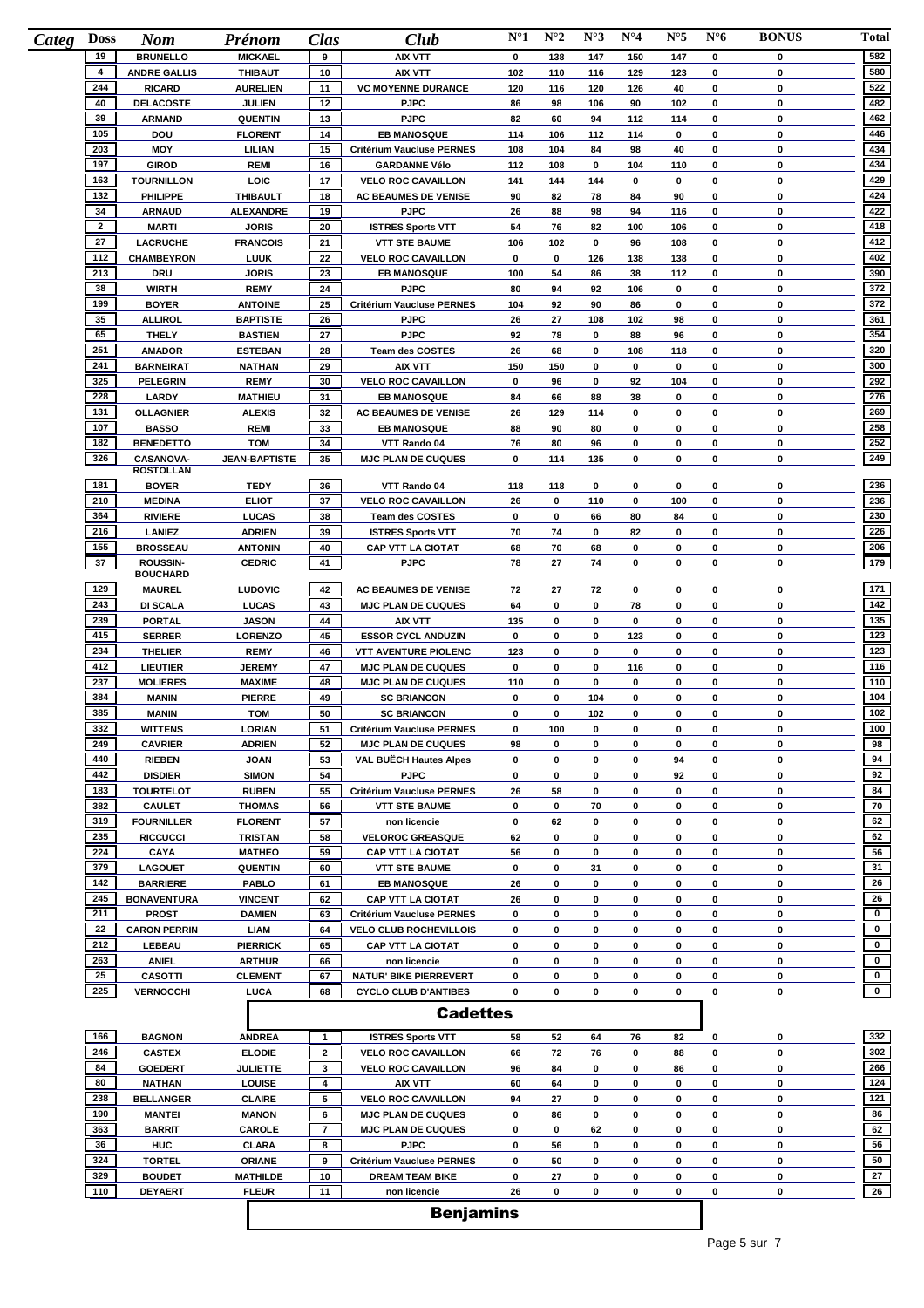| <b>Doss</b>  | <b>Nom</b>                             | Prénom                          | Clas           | Club                                                 | $N^{\circ}1$ | $N^{\circ}2$ | $N^{\circ}3$ | $N^{\circ}4$ | $N^{\circ}5$ | $N^{\circ}6$ | <b>BONUS</b> | Total       |
|--------------|----------------------------------------|---------------------------------|----------------|------------------------------------------------------|--------------|--------------|--------------|--------------|--------------|--------------|--------------|-------------|
| $\mathbf{1}$ | <b>GUAY</b>                            | <b>MATHIS</b>                   | $\mathbf{1}$   | <b>AIX VTT</b>                                       | 150          | 150          | 141          | 150          | 150          | 0            | 0            | 741         |
| 71           | <b>BOICHIS</b>                         | <b>ADRIEN</b>                   | $\overline{2}$ | AIX VTT                                              | 147          | 147          | 150          | 138          | 147          | $\mathbf 0$  | 0            | 729         |
| 72           | <b>GRIECO</b>                          | LUCAS                           | 3              | <b>VELO ROC CAVAILLON</b>                            | 141          | 135          | 135          | 144          | 141          | 0            | 0            | 696         |
| 28           | <b>YORDIKIAN</b>                       | <b>FLORIAN</b>                  | 4              | AIX VTT                                              | 144          | 141          | 129          | 141          | 135          | 0            | 0            | 690         |
| 10           | <b>LAMBERTON</b>                       | <b>TOM</b>                      | 5              | <b>MJC PLAN DE CUQUES</b>                            | 135          | 144          | 138          | 132          | 138          | 0            | 0            | 687         |
| 141          | <b>DUMONT</b>                          | <b>JUSTIN</b>                   | 6              | VTT Rando 04                                         | 120          | 110          | 144          | 123          | 126          | 0            | 0            | 623         |
| 6            | <b>TASSARO</b>                         | <b>TOM</b>                      | $\overline{7}$ | <b>MARSEILLE VTT Passion</b>                         | 126          | 129          | 106          | 135          | 123          | 0            | 0            | 619         |
| 5            | <b>MEDDE</b>                           | <b>OCEAN</b>                    | 8              | AIX VTT                                              | 129          | 118          | 132          | 126          | 112          | 0            | 0            | 617         |
| 177          | <b>BEDINI</b>                          | <b>ALBIN</b>                    | 9              | <b>AIX VTT</b>                                       | 108          | 116          | 123          | 129          | 132          | 0            | 0            | 608         |
| 187          | <b>IZQUIERDO</b>                       | <b>CLEMENT</b>                  | 10             | <b>MJC PLAN DE CUQUES</b>                            | 138          | 19           | 147          | 147          | 144          | 0            | 0            | 595         |
| 81           | <b>BOUTIERE</b>                        | <b>ANTHONY</b>                  | 11             | <b>GARDANNE Vélo</b>                                 | 123          | 138          | 118          | 112          | 96           | 0            | 0            | 587         |
| 54           | <b>ARNAUD</b>                          | <b>JULIEN</b>                   | $12 \,$        | <b>PJPC</b>                                          | 112          | 112          | 126          | 114          | 118          | 0            | 0            | 582         |
| 55           | <b>CLEMENT</b>                         | <b>KEVIN</b>                    | 13             | <b>PJPC</b>                                          | 114          | 120          | 110          | 120          | 116          | 0            | 0            | 580         |
| 298          | <b>POURRIERE</b>                       | <b>AXEL</b>                     | 14             | <b>AIX VTT</b>                                       | 132          | 132          | 116          | 110          | 90           | 0            | 0            | 580         |
| 68<br>125    | <b>MEYER</b>                           | <b>ELIAN</b>                    | 15             | UCP GAP CLUB ELITE 05                                | 88           | 126          | 112          | 118          | 120          | 0            | 0            | 564<br>555  |
| 49           | <b>GROS</b>                            | <b>RAPHAEL</b>                  | 16<br>17       | <b>AC BEAUMES DE VENISE</b><br><b>PJPC</b>           | 104          | 123          | 120<br>108   | 106          | 102          | 0<br>0       | 0<br>0       | 541         |
| 198          | <b>ARNAUD</b><br><b>GIROD</b>          | <b>ROMAIN</b><br><b>NICOLAS</b> | 18             | <b>GARDANNE Vélo</b>                                 | 100<br>110   | 108<br>106   | 96           | 96<br>104    | 129<br>114   | $\mathbf 0$  | 0            | 530         |
| 253          | <b>PAGET</b>                           | <b>MATTEO</b>                   | 19             | <b>AIX VTT</b>                                       | 92           | 96           | 102          | 108          | 110          | 0            | 0            | 508         |
| 79           | <b>VELI</b>                            | <b>LUBIN</b>                    | 20             | <b>ISTRES Sports VTT</b>                             | 116          | 94           | 98           | 98           | 92           | $\mathbf 0$  | 0            | 498         |
| 160          | <b>DAUMAS</b>                          | <b>ROMAIN</b>                   | 21             | <b>PASSION VTT VENELLES</b>                          | 106          | 88           | 86           | 100          | 98           | $\mathbf 0$  | 0            | 478         |
| 18           | <b>BRUNELLO</b>                        | <b>VINCENT</b>                  | 22             | AIX VTT                                              | 44           | 104          | 104          | 82           | 106          | 0            | 0            | 440         |
| 58           | <b>PAYANY</b>                          | <b>THOMAS</b>                   | 23             | <b>PJPC</b>                                          | 39           | 82           | 100          | 92           | 108          | 0            | 0            | 421         |
| 168          | <b>BAGNON</b>                          | <b>TONATIUH</b>                 | 24             | <b>ISTRES Sports VTT</b>                             | 84           | 72           | 82           | 94           | 84           | $\mathbf 0$  | 0            | 416         |
| 67           | <b>GONSOLIN</b>                        | UGO                             | 25             | <b>PJPC</b>                                          | 66           | 86           | 90           | 80           | 88           | 0            | 0            | 410         |
| 175          | <b>DANVEAU</b>                         | <b>EMERIC</b>                   | 26             | <b>AIX VTT</b>                                       | 118          | 114          | 0            | 29           | 100          | 0            | 0            | 361         |
| 50           | <b>BERMOND</b>                         | <b>TIDIANE</b>                  | 27             | <b>PJPC</b>                                          | 40           | 0            | 114          | 102          | 104          | 0            | 0            | 360         |
| 51           | <b>FABREGUE</b>                        | <b>THEO</b>                     | 28             | <b>PJPC</b>                                          | 37           | 100          | 94           | 116          | 0            | 0            | 0            | 347         |
| 247          | <b>DINGULIAN</b>                       | <b>THOMAS</b>                   | 29             | <b>MJC PLAN DE CUQUES</b>                            | 52           | 64           | 62           | 66           | 78           | 0            | 0            | 322         |
| 279          | <b>BELLOLI</b>                         | LEO                             | 30             | <b>VELO ROC CAVAILLON</b>                            | 48           | 54           | 52           | 60           | 76           | $\mathbf 0$  | 0            | 290         |
| 102          | <b>RUBECHINI</b>                       | <b>RUDY</b>                     | 31             | <b>MJC PLAN DE CUQUES</b>                            | 90           | 90           | 0            | 86           | 0            | 0            | 0            | 266         |
| 184          | <b>ANSALEM</b>                         | <b>DAN</b>                      | 32             | <b>MJC PLAN DE CUQUES</b>                            | 68           | 19           | 84           | 0            | 80           | 0            | 0            | 251         |
| 292          | <b>TESTU</b>                           | <b>ELIOT</b>                    | 33             | <b>ALTI BIKE</b>                                     | 58           | 38           | 74           | 68           | 0            | 0            | 0            | 238         |
| 101          | <b>MINASSIAN</b>                       | <b>JEAN</b>                     | 34             | <b>PASSION VTT VENELLES</b>                          | 80           | 0            | 72           | 84           | 0            | 0            | 0            | 236         |
| 206          | <b>FURNON</b>                          | <b>EVAN</b>                     | 35             | <b>TOULON VTT</b>                                    | 70           | 84           | 0            | 78           | 0            | 0            | $\mathbf 0$  | 232         |
| 219          | <b>VIAL</b>                            | <b>THEO</b>                     | 36             | <b>PJPC</b>                                          | 94           | 92           | 0            | 0            | 34           | 0            | 0            | 220         |
| 53           | <b>NOUGUIER</b>                        | <b>TOM</b>                      | 37             | <b>PJPC</b>                                          | 102          | 19           | 92           | 0            | 0            | 0            | 0            | 213         |
| 56           | <b>HENAFF</b>                          | <b>TITOUAN</b>                  | 38             | <b>PJPC</b>                                          | 64           | 70           | 70           | 0            | 0            | 0            | 0            | 204         |
| 147          | <b>GAUTHEY</b>                         | <b>ROMAIN</b>                   | 39             | <b>AIX VTT</b>                                       | 56           | 74           | 0            | 74           | 0            | 0            | 0            | 204         |
| 57           | <b>LEMOINE</b>                         | LEO                             | 40             | <b>PJPC</b>                                          | 17           | 48           | 50           | 0            | 74           | 0            | 0            | 189         |
| 438          | <b>DESALEUX</b>                        | <b>AUBIN</b>                    | 41             | PASSION VTT VENELLES                                 | 0            | 0            | 0            | 88           | 94           | 0            | 0            | 182         |
| 233          | <b>TOURRES</b>                         | <b>JEAN</b>                     | 42             | <b>UCP GAP</b>                                       | 60           | 52           | 56           | 0            | 0            | 0            | 0            | 168         |
| 302          | <b>FERRER</b>                          | <b>NATHAN</b>                   | 43             | <b>VELOROC GREASQUE</b>                              | 76           | 0            | 0            | 90           | 0            | 0            | 0            | 166         |
| 268          | <b>TOCCO</b>                           | <b>JEREMY</b>                   | 44             | <b>MJC PLAN DE CUQUES</b>                            | 17           | 0            | 0            | 58           | 70           | 0            | 0            | 145         |
| 98           | <b>GAMBA</b>                           | <b>BASTIEN</b>                  | 45             | <b>MJC PLAN DE CUQUES</b>                            | 62           | 0            | 76           | 0            | 0            | 0            | 0            | 138         |
| 179          | <b>BAUDIN</b>                          | <b>FLORIAN</b>                  | 46             | <b>CAP VTT LA CIOTAT</b>                             | 54           | 68           | 0            | 0            | 0            | 0            | 0            | 122         |
| 356          | <b>ROUSSET</b>                         | <b>ADRIEN</b>                   | 47             | <b>BICROSS CLUB PERNOIS</b>                          | 0            | 50           | 60           | 0            | 0            | 0            | 0            | 110         |
| 262          | <b>BEAULIEU</b>                        | <b>QUENTIN</b>                  | 48             | <b>VELOROC GREASQUE</b>                              | 78           | 0            | 0            | 29           | 0            | 0            | 0            | 107         |
| 15<br>116    | <b>GORIOT</b>                          | LEO                             | 49             | AIX VTT                                              | 98           | 0            | 0            | 0            | 0            | 0            | 0            | 98<br>98    |
| 278          | <b>XANTHOULIS</b><br><b>ESPOULLIER</b> | <b>THOMAS</b><br><b>BASTIEN</b> | 50<br>51       | <b>MARSEILLE VTT Passion</b><br><b>GARDANNE Vélo</b> | 38<br>42     | 60<br>46     | 0<br>0       | 0<br>0       | 0<br>0       | 0<br>0       | 0<br>0       | 88          |
| 291          | <b>CECCALDI</b>                        | <b>ANTOINE</b>                  | 52             | <b>ALTI BIKE</b>                                     | 35           | 0            | 48           | 0            | 0            | 0            | 0            | 83          |
| 309          | <b>LACOSTE</b>                         | <b>NATHAN</b>                   | 53             | <b>PASSION VTT VENELLES</b>                          | 0            | 56           | 23           | 0            | 0            | 0            | 0            | 79          |
| 320          | <b>POIROT</b>                          | LILIAN                          | 54             | <b>VELO ROC CAVAILLON</b>                            | 0            | 78           | 0            | 0            | 0            | 0            | 0            | 78          |
| 428          | <b>FERRIERES</b>                       | <b>ANTHONY</b>                  | 55             | <b>VS SEILLANS</b>                                   | 0            | 0            | 0            | 70           | 0            | 0            | 0            | 70          |
| 381          | <b>VIGLIANCO</b>                       | <b>LUDOVIC</b>                  | 56             | <b>PJPC</b>                                          | 0            | 0            | 68           | 0            | 0            | 0            | 0            | 68          |
|              | <b>SERRES</b>                          |                                 |                |                                                      |              |              |              |              |              |              |              |             |
| 389          | <b>BERTRAND</b>                        | <b>ARTHUR</b>                   | 57             | <b>UCP GAP</b>                                       | 0            | 0            | 64           | 0            | 0            | 0            | 0            | 64          |
| 431          | <b>DEBOST</b>                          | <b>HUGO</b>                     | 58             | <b>PASSION VTT VENELLES</b>                          | 0            | 0            | 0            | 64           | 0            | 0            | 0            | 64          |
| 432          | <b>MORELLI</b>                         | <b>SAMUEL</b>                   | 59             | <b>VELOROC GREASQUE</b>                              | 0            | 0            | 0            | 62           | 0            | 0            | 0            | 62          |
| 351          | <b>MOYA</b>                            | <b>BAPTISTE</b>                 | 60             | non licencie                                         | 0            | 62           | 0            | 0            | 0            | 0            | 0            | 62          |
| 52           | <b>HAMZALIAN-</b>                      | <b>ARTHUR</b>                   | 61             | <b>PJPC</b>                                          | 0            | 0            | 54           | 0            | 0            | 0            | 0            | 54          |
|              | <b>EVRARD</b>                          |                                 |                |                                                      |              |              |              |              |              |              |              |             |
| 217          | <b>FIGUIE</b>                          | <b>MORGAN</b>                   | 62             | <b>MARSEILLE VTT Passion</b>                         | 50           | 0            | 0            | 0            | 0            | 0            | 0            | 50          |
| 338          | <b>CASTAN</b>                          | <b>PABLO</b>                    | 63             | non licencie                                         | 0            | 39           | 0            | $\pmb{0}$    | 0            | 0            | 0            | 39          |
| 236          | <b>RICCUCCI</b>                        | <b>MARVIN</b>                   | 64             | <b>VELOROC GREASQUE</b>                              | 36           | 0            | 0            | 0            | 0            | 0            | 0            | 36          |
| 420          | <b>TROISLOUCHE</b>                     | <b>BENOIT</b>                   | 65             | non licencie                                         | 0            | 0            | 0            | 29           | 0            | 0            | 0            | 29<br>23    |
| 390          | <b>MILOU</b>                           | <b>CORENTIN</b>                 | 66             | <b>UCP GAP</b>                                       | 0            | 0            | 23           | 0            | 0            | 0            | 0            |             |
| 328          | <b>KOMAN</b>                           | <b>THIBAULT</b>                 | 67             | non licencie                                         | 0            | 19           | 0            | 0            | 0            | 0            | 0            | 19          |
| 154          | LANDREAU                               | <b>FLORIAN</b>                  | 68             | <b>MARSEILLE VTT Passion</b>                         | 17           | 0            | 0            | 0            | 0            | 0            | 0            | 17          |
| 150<br>158   | <b>BACONNIER</b>                       | <b>HUGO</b>                     | 69             | AC BEAUMES DE VENISE                                 | 0            | 0            | 0            | 0            | 0            | 0            | 0            |             |
|              | <b>HENRION</b>                         | <b>JULES</b>                    | 70             | AIX VTT                                              | 0<br>0       | 0            | 0<br>0       | 0<br>0       | 0<br>0       | 0<br>0       | 0<br>0       | $\mathbf 0$ |
|              |                                        |                                 |                |                                                      |              |              |              |              |              |              |              | $\mathbf 0$ |
| 380<br>130   | DELABELLE<br><b>NOMBLOT</b>            | <b>JULES</b><br><b>PAUL</b>     | 71<br>72       | <b>PJPC</b><br><b>AC BEAUMES DE VENISE</b>           | 0            | 0<br>0       | 0            | 0            | 0            | 0            | 0            | $\mathbf 0$ |